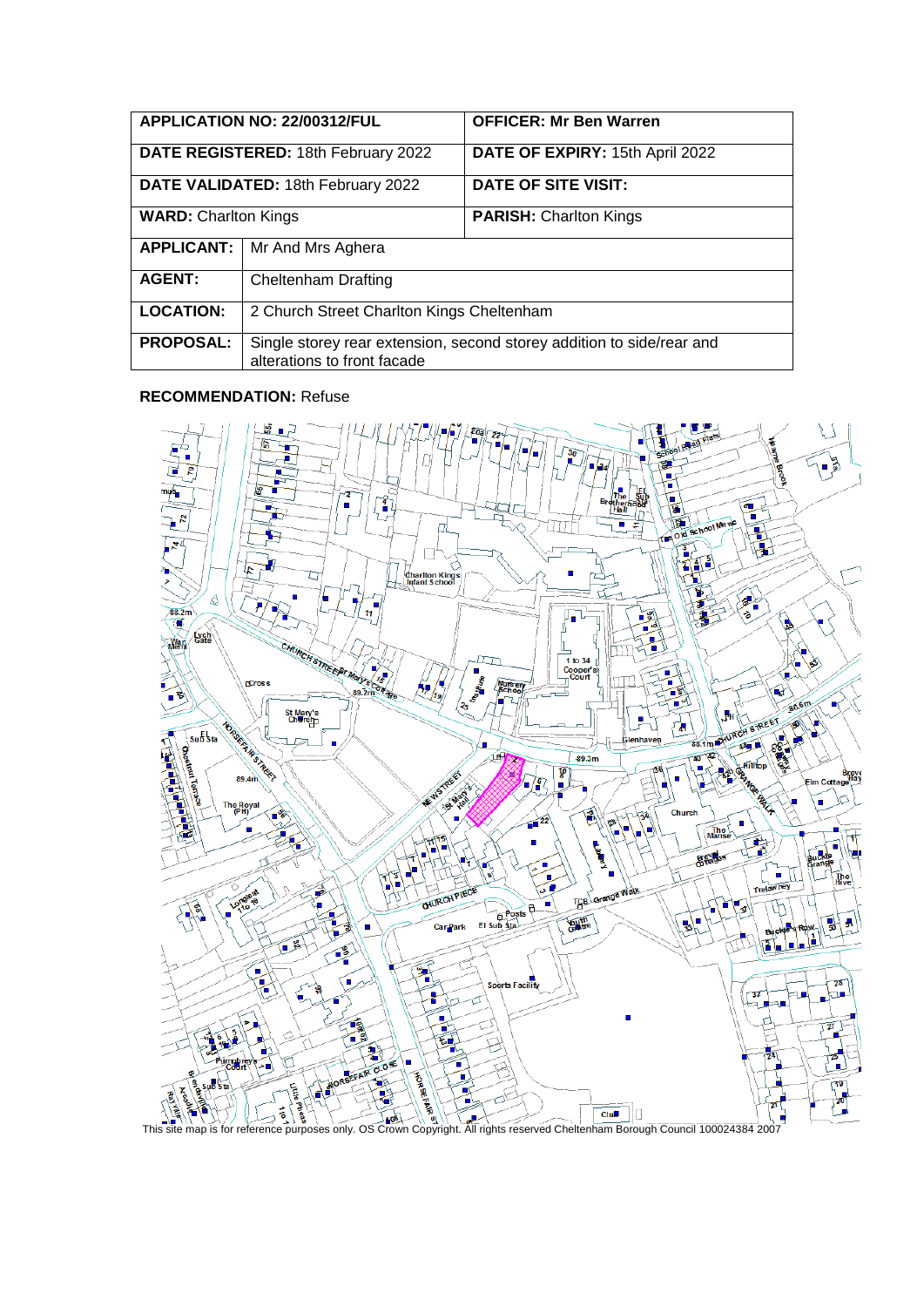# **1. DESCRIPTION OF SITE AND PROPOSAL**

- 1.1 The application site relates to a detached building located within a residential area on the corner of Church Street and New Street in Charlton Kings. The application site is located just outside the boundary of the St Mary's Conservation Area.
- 1.2 The applicant is seeking planning permission for a single storey rear extension, first floor side/rear extension and alterations to the front façade of the existing building.
- 1.3 The application is at planning committee at the request of Councillor McCloskey who wishes members to be able to have the opportunity to debate design.

## **2. CONSTRAINTS AND RELEVANT PLANNING HISTORY**

#### **Constraints:**

Airport Safeguarding over 45m Principal Urban Area Neighbourhood Shopping Area Smoke Control Order

**Relevant Planning History: 21/02250/PREAPP 12th January 2022 CLO** Demolish and rebuild of one dwelling, detached residential house **81/00464/PF 29th October 1981 PER** Erection Of 2 Storey Extension **20/01654/PRIOR 6th November 2020 NPRIOR** Change of use from newsagent to residential **20/01733/PRIOR 7th October 2020 NOTREQ** Change of use from shop into additional residential accommodation

## **3. POLICIES AND GUIDANCE**

### **National Planning Policy Framework**

Section 12 Achieving well-designed places Section 16 Conserving and enhancing the historic environment

### **Adopted Cheltenham Plan Policies**

D<sub>1</sub> Design SL1 Safe and Sustainable Living GI2 Protection and replacement of trees GI3 Trees and Development

### **Adopted Joint Core Strategy Policies**

SD3 Sustainable Design and Construction SD4 Design Requirements SD8 Historic Environment SD9 Biodiversity and Geodiversity SD14 Health and Environmental Quality INF3 Green Infrastructure

### **Supplementary Planning Guidance/Documents**

Residential Alterations and Extensions (2008)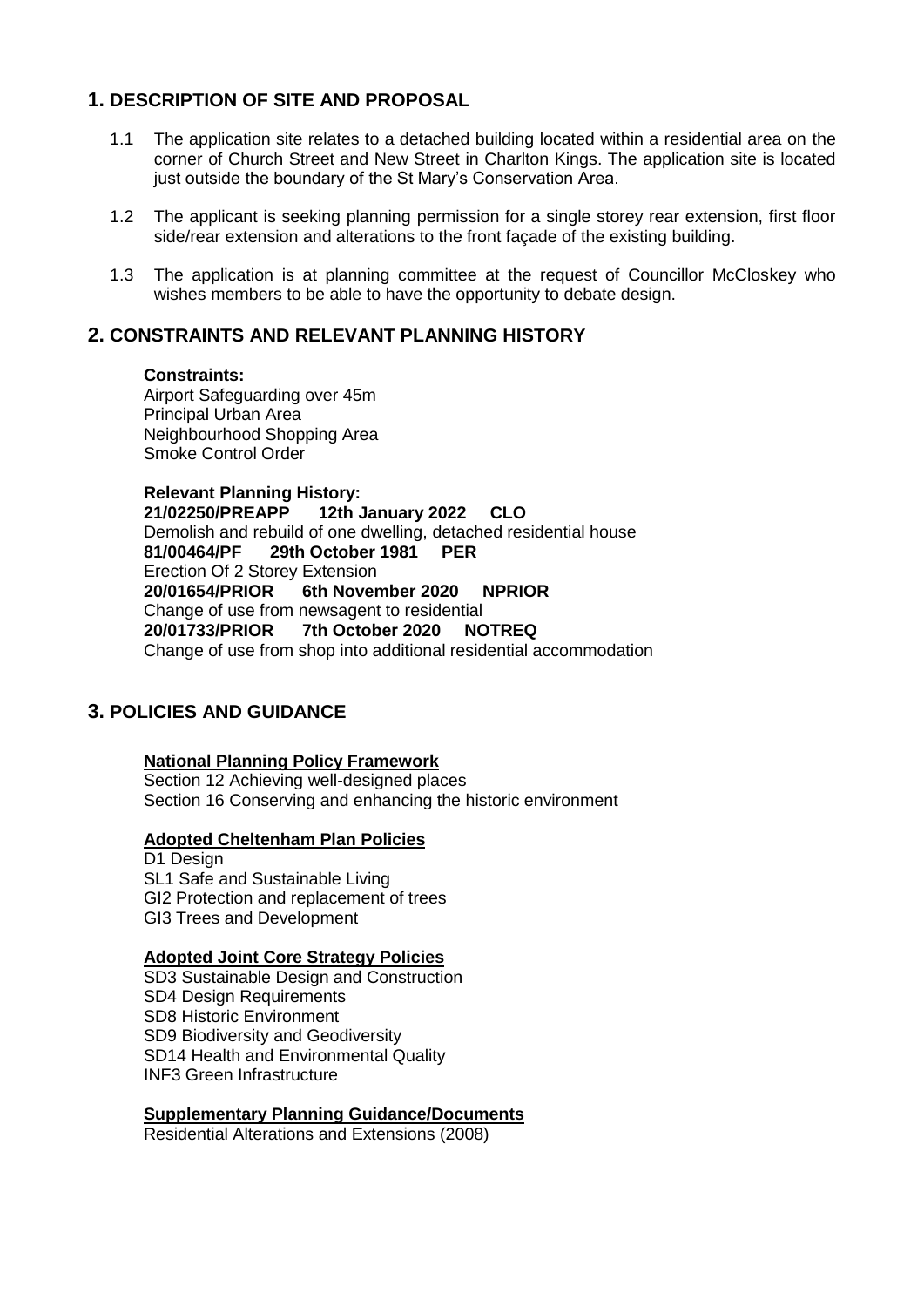## **4. CONSULTATIONS**

### **Building Control** - *22nd February 2022*

The application will require Building Regulations approval. Please contact Cheltenham and Tewkesbury Building Control on 01242 264321 for further information.

# **Parish Council** - *8th March 2022*

No Objection.

### **Gloucestershire Centre For Environmental Records** - *1st March 2022*

Bio Diversity report available in Documents tab.

### **Tree Officer** - *25th February 2022*

A tree protection plan for the adjacent trees to the west of the site should be submitted if this land is to be used for access, scaffolding, storage etc.

Reason: to protect the amenity value of trees in the Borough as per Policies GI2 and GI3 of The Cheltenham Plan.

## **5. PUBLICITY AND REPRESENTATIONS**

- 5.1 4 letters were sent to neighbouring properties, no letters of objection have been received in response to this direct neighbour notification process, but one letter of support has been received from another Cheltenham Resident.
- 5.2 The comments received in the letter of support suggest that the works will improve the design of the existing building and will not result in harm to the design or character of the area.

## **6. OFFICER COMMENTS**

### 6.1 **Determining Issues**

- 6.2 The main considerations in relation to this application are the design, the impact on the character of the area and designated heritage assets, the impact of the proposal on neighbouring amenity and impact on existing trees.
- 6.3 The surrounding area has been visited and google maps / google street view have been used to fully consider the proposed development.

### 6.4 **Site location and context**

- 6.5 Whilst the site itself is not within the conservation area, it has a very prominent position on the edge of the St Mary's Conservation Area boundary, and is also in close proximity of a number of listed buildings; including the St Marys' Grade II\* listed Church and Churchyard, and the adjacent Grade II listed St Mary's Hall. Other than the Church and Church hall, the immediate properties are residential in use.
- 6.6 The building that is the subject of this application was until recently, in use as a newsagent, however an application for a change of use of the building to a residential dwelling was granted in 2020.

### 6.7 **Pre-application**

6.8 Prior to the submission of this application the applicant submitted a formal preapplication, whereby officers were asked to review and provide a response/comments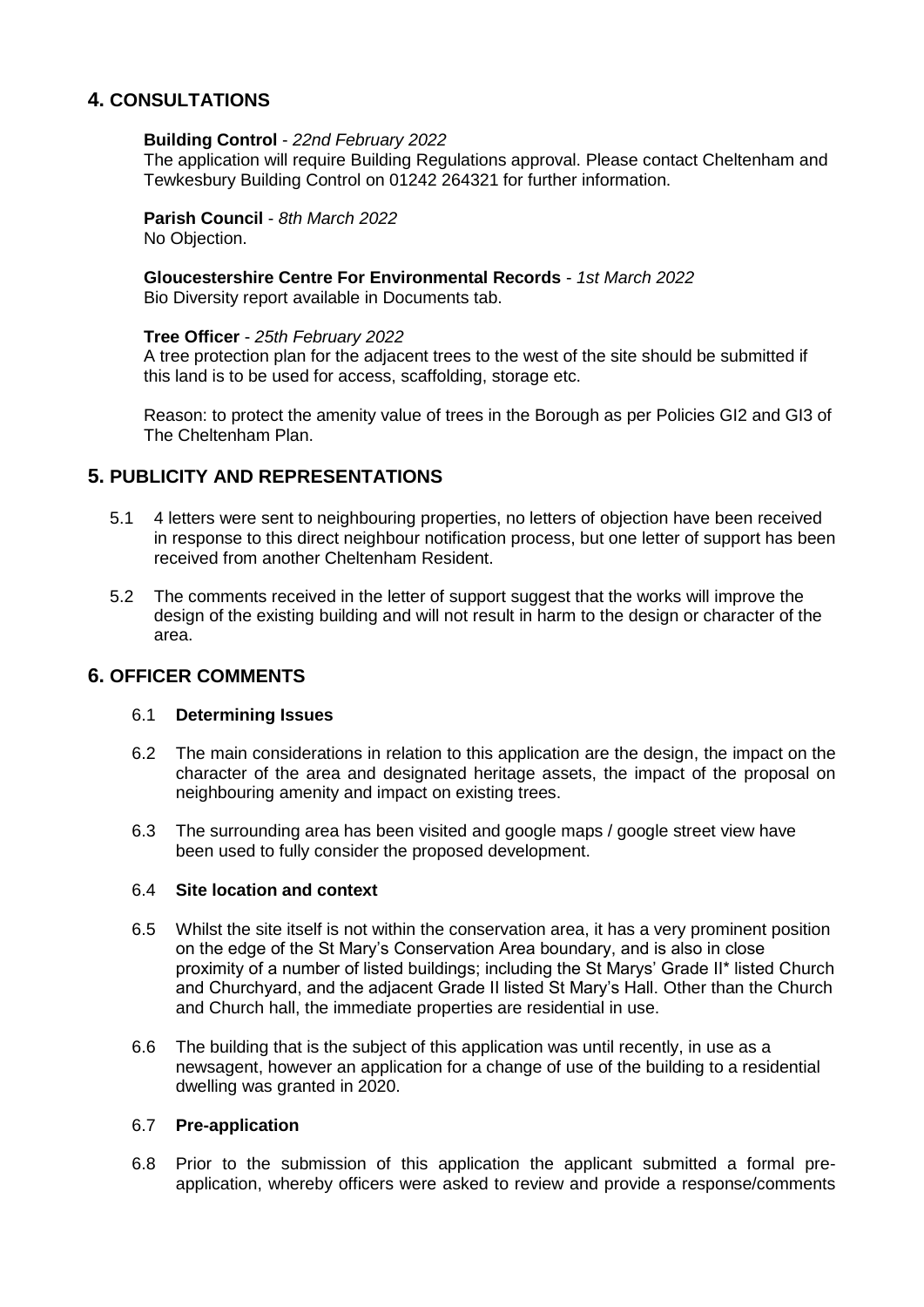on proposed works to the site. The proposed works in the pre-application are the same as those now proposed within this application.

6.9 In the pre-application response, officers gave general support for the redevelopment/modernisation of the property, suggesting that the single storey extension to the rear was acceptable and also considered the changes to the front faced to be acceptable in principle, subject to some design changes. However, officers did raise concerns with the scale, form and design of the proposed first floor rear extension, and did not consider the principle of this proposed extension to be acceptable.

#### 6.10 **Design, impact on the character of the area and the setting of heritage assets.**

- 6.11 Policy SD4 of the JCS notes how development should "respond positively to, and respect the character of, the site and its surroundings, enhancing local distinctiveness, and addressing the urban structure and grain of the locality". Furthermore, development "should be of a scale, type, density and materials appropriate to the site and its surroundings". This is supported through adopted Cheltenham Plan Policy D1 which requires development to 'complement and respect neighbouring development and the character of the locality.'
- 6.12 Policy SD8 of the JCS relates to the historic environment and states how 'Designated and undesignated heritage assets and their settings will be conserved and enhanced as appropriate to their significance'. Section 16 of the NPPF also echoes the importance of conserving and enhancing heritage assets.
- 6.13 Cheltenham's Supplementary Planning Document Residential Alterations and Extensions document states that rear extensions should be subservient to the original building in height and width.
- 6.14 The plans submitted within this application are broadly the same as those reviewed by officers at pre-application stage. The only changes proposed within this application relate to the design and formation of the windows and doors within the front elevation of the existing building.
- 6.15 The proposed single storey rear extension will sit comfortably within the plot and will read clearly as a subservient addition to the existing building. The scale, form and design of this extension is considered to be acceptable for a modern single storey addition to the rear of the site.
- 6.16 The works to the front elevation include alterations to the window and door arrangements, and new external facing materials. The scheme proposes new timber sash windows and a composite front door, new facing render and black slate roof tiles which are all considered to be acceptable and are generally seen to be a positive improvement on the design and appearance of the existing building.
- 6.17 The existing frontage building is a relatively modest building, and takes the general form and scale of a cottage style property. This building has previously been extended with a generous two storey rear extension following the grant of planning permission in 1981. This existing extension already has an overall ridge height that is higher than the main building, is approximately half the width of the existing building and appears as wing. Whilst this extension has already been approved, it would have been considered at a time where local and national policy and framework would have been very different. Design has certainly advanced significantly since the 1980's and there is now a very different policy framework that requires consideration, this includes the Cheltenham Plan, the JCS, the NPPF and Cheltenham's SPD's. If the existing extension was a proposal now, it is very unlikely that this would be supported by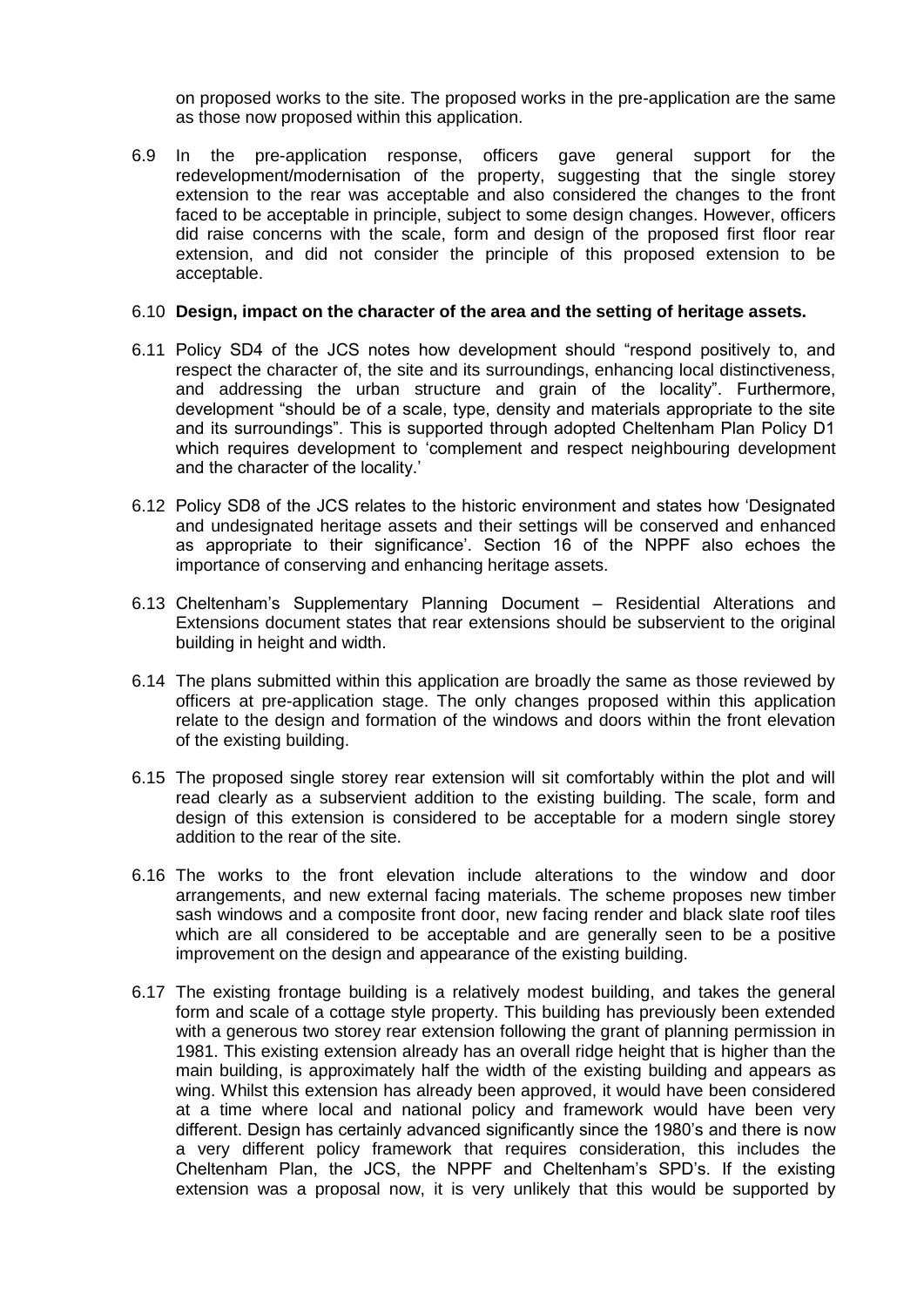officers as it would fail to play a subservient and supporting role due to its overall scale and height.

6.18 This application proposes to add a further first floor addition to the rear of the building, which would nearly double the size of this existing rear extension, and would result in the extension running the entire width of the existing building. The proposed extension would have the same form and design of the existing two storey extension and again would have a ridge height that is greater than that of the existing building.

The current extension, whilst still taller than the frontage building is at least set back away from the side boundary which is clearly visible in the street scene, this therefore limits its impact on the surroundings somewhat. The further first floor addition would be much more visible in the street scene, is considered to be overly large and would result in a dominant addition to the rear of the building. The extension would fail to read as a subservient addition to the existing building, and would detract from the design and character of the existing cottage. For these reasons the proposal fails to achieve the design objectives of Cheltenham Plan policy D1, adopted JCS policy SD4 and the information contained within Cheltenham's Supplementary Planning Document – Residential Alterations and Extensions (adopted 2008).

6.19 Furthermore, as identified in paragraph 6.5 above, the site has a particularly sensitive location, officers consider that the large addition to the rear will also have a negative impact on the setting of the surrounding designated heritage assets, and would therefore be contrary to JCS policy SD8 which requires development to conserve and enhance designated heritage assets, including their setting.

### 6.20 **Impact on neighbouring property**

- 6.21 In terms of neighbouring amenity, due to the sites position and relationship with neighbouring land users, the proposed works are not considered to result in any unacceptable loss of light, or overbearing impact. In terms of privacy, the new and enlarged windows on the eastern elevation could be conditioned to have obscure glazing in order to protect the privacy of the neighbouring property.
- 6.22 No letters of objection have been received in response to the neighbour consultation process.
- 6.23 The proposal is considered to be compliant with Adopted Cheltenham Plan (2020) policy SL1 and adopted JCS policy SD14 which requires development to protect the existing amenity of neighbouring land users and the locality.

## 6.24 **Trees**

- 6.25 There are a number of trees located within the grounds of the Church Hall building that would be directly adjacent to the proposed development, these trees are protected due to their location within the conservation area. The council's tree officer has therefore reviewed and commented on this application, the comments can be read above.
- 6.26 No objection has been raised to the proposed development, however a condition requiring a tree protection plan has been suggested. A suitably worded condition would ensure the development does not have any unacceptable impact on these protected trees and would therefore be in accordance with Cheltenham Plan Policies GI2 and GI3.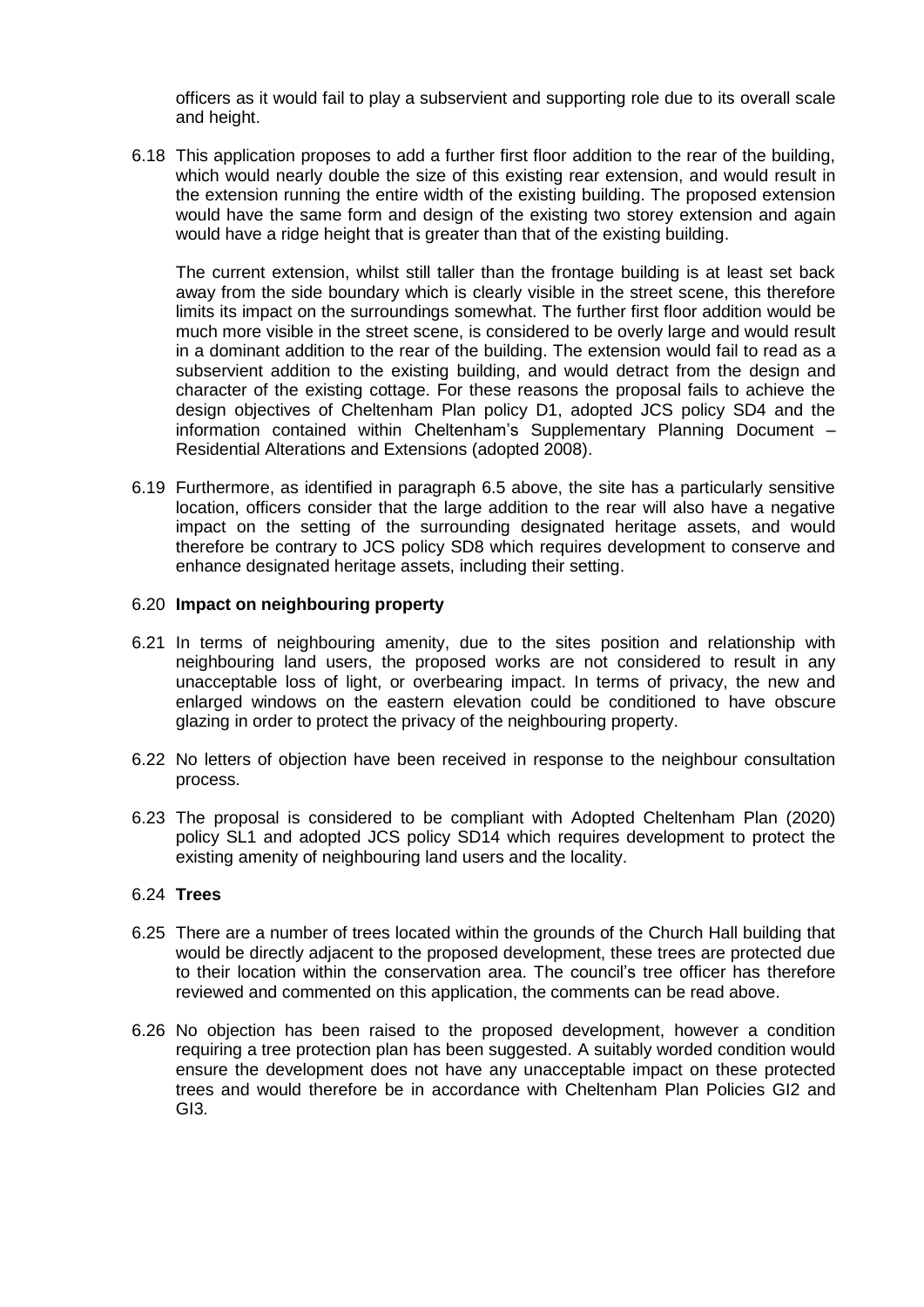### 6.27 **Environmental Impact**

6.28 Whilst records show that important species or habitats have been sighted on or near the application site in the past, it is not considered that the proposed development will have any impact on these species.

### 6.29 **Other considerations**

### *Public Sector Equalities Duty (PSED)*

As set out in the Equalities Act 2010, all public bodies, in discharging their functions must have "due regard" to this duty. There are three main aims:

- Removing or minimising disadvantages suffered by people due to their protected characteristics;
- Taking steps to meet the needs of people with certain protected characteristics where these are different from the needs of other people; and
- Encouraging people with certain protected characteristics to participate in public life or in other activities where participation is disproportionately low.

Whilst there is no absolute requirement to fully remove any disadvantage, the duty is to have "regard to" and remove OR minimise disadvantage and in considering the merits of this planning application the planning authority has taken into consideration the requirements of the PSED.

In the context of the above PSED duties, this proposal is considered to be acceptable.

## **7. CONCLUSION AND RECOMMENDATION**

- 7.1 The advice provided at pre-application stage highlighted concerns regarding the scale of the proposed first floor rear extension and the impact this would have, the proposal remains the same as that which was seen at pre-application stage and therefore the concerns have not been addressed.
- 7.2 Having considered all of the above, whilst some aspects of the scheme are considered to be acceptable, revised plans have not been submitted to address officers concerns which relate to the scale, form and design of the proposed first floor rear extension. Therefore officer recommendation is to refuse the application.

### **8. INFORMATIVES / REFUSAL REASONS**

1 By virtue of the size, scale and form of the proposed first floor addition to the rear, the proposal represents an unacceptable development that fails to read clearly as a subservient addition to the existing building, and does not adequately respond to its context. The proposed first floor extension would appear as a large and dominant addition to the existing building and therefore does not achieve an appropriate design.

Due to the sites position, the scale of the proposed first floor extension would also result in harm to the design and character of the area, which is particularly sensitive due to the sites position on the edge of the St Mary's Conservation Area, and its close proximity to the Grade II listed St Marys Hall and Grade II star listed St Mary's Church buildings.

Accordingly, the proposal is therefore contrary to the aims and objectives of adopted policy D1 the Cheltenham Plan (2020), adopted policy SD4 of the Joint Core Strategy